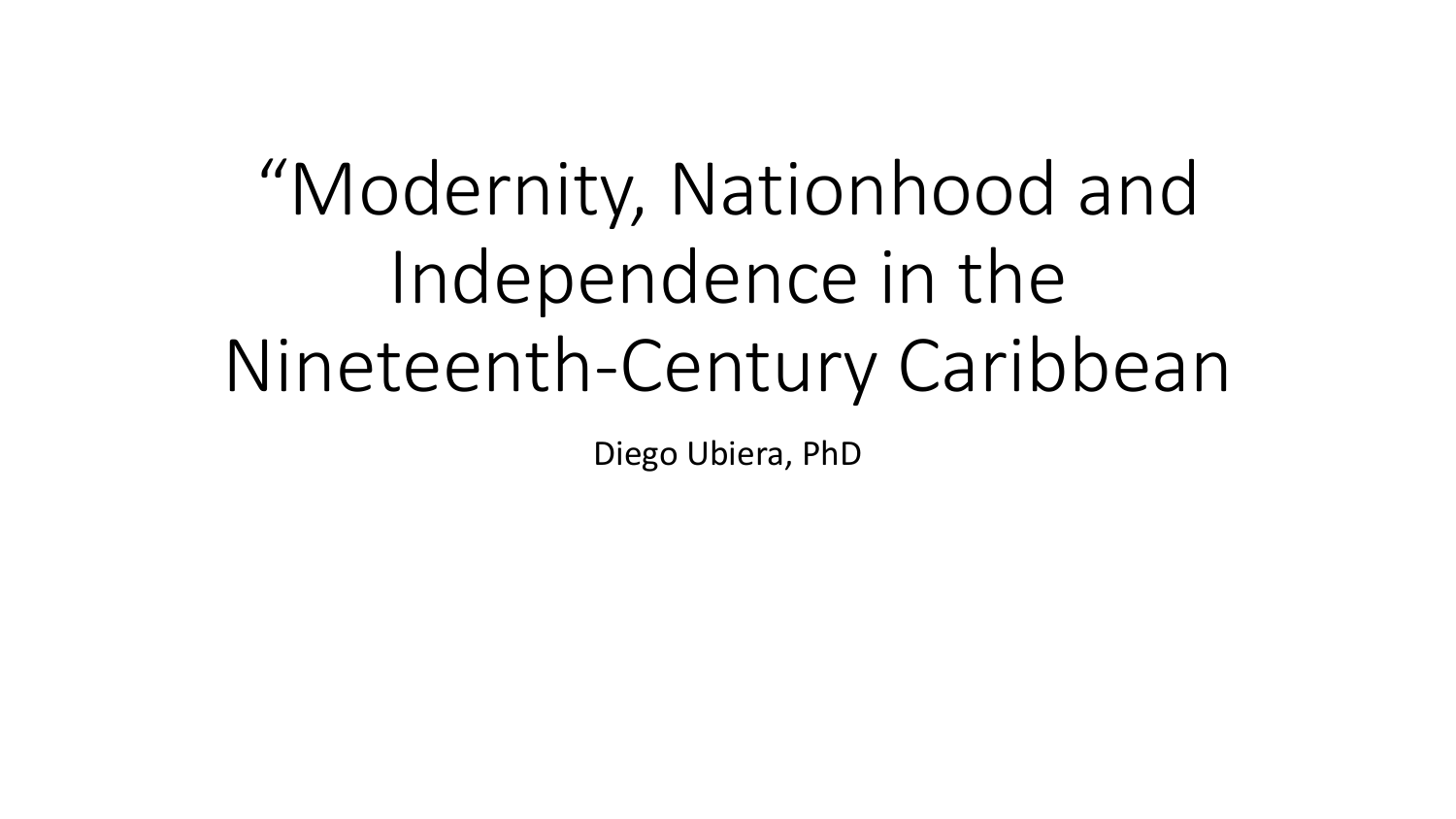## Larger Questions of the Project

- Haiti/DR as cradle of freedom and alternative to the hostile, colonial environment in the Caribbean at mid-century.
- Complicate conflict narratives of Haitian-Dominican relations.
- Narrate the experiences and political thinking of subjects outside of formal politics.
- Bonó's essays as a reflection of popular sentiment. A "transcultural", elite adaptation of popular thought.
- For most lettered urban elites who hoped to forge a modern nation-state, the great majority of the island's residents represented a problem.
- Bonó as an anti-colonial essayist who offered an alternative to this paternalistic, annexationist/imperialist project of modernity.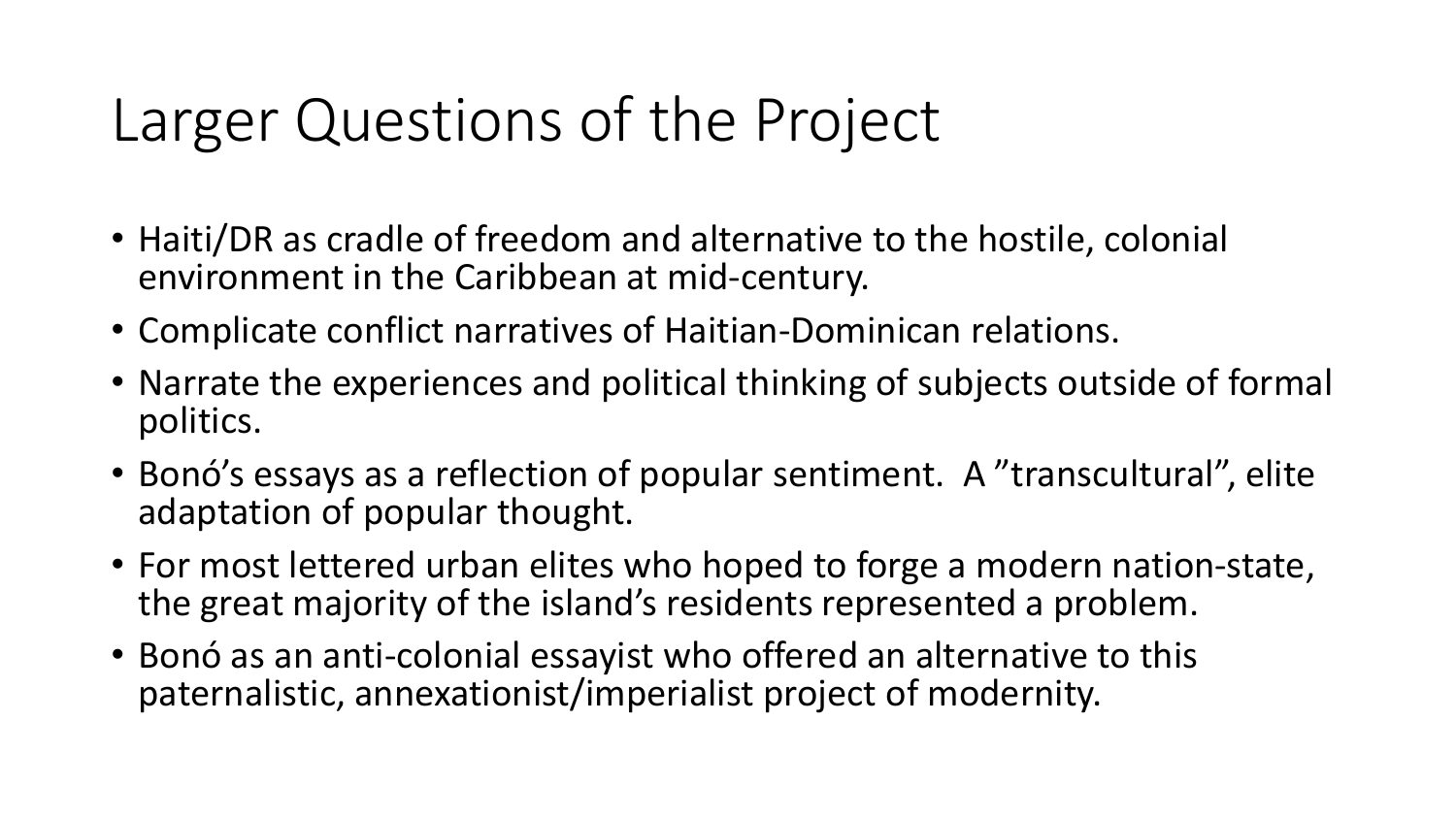#### Pedro Francisco Bono – 1828-1906

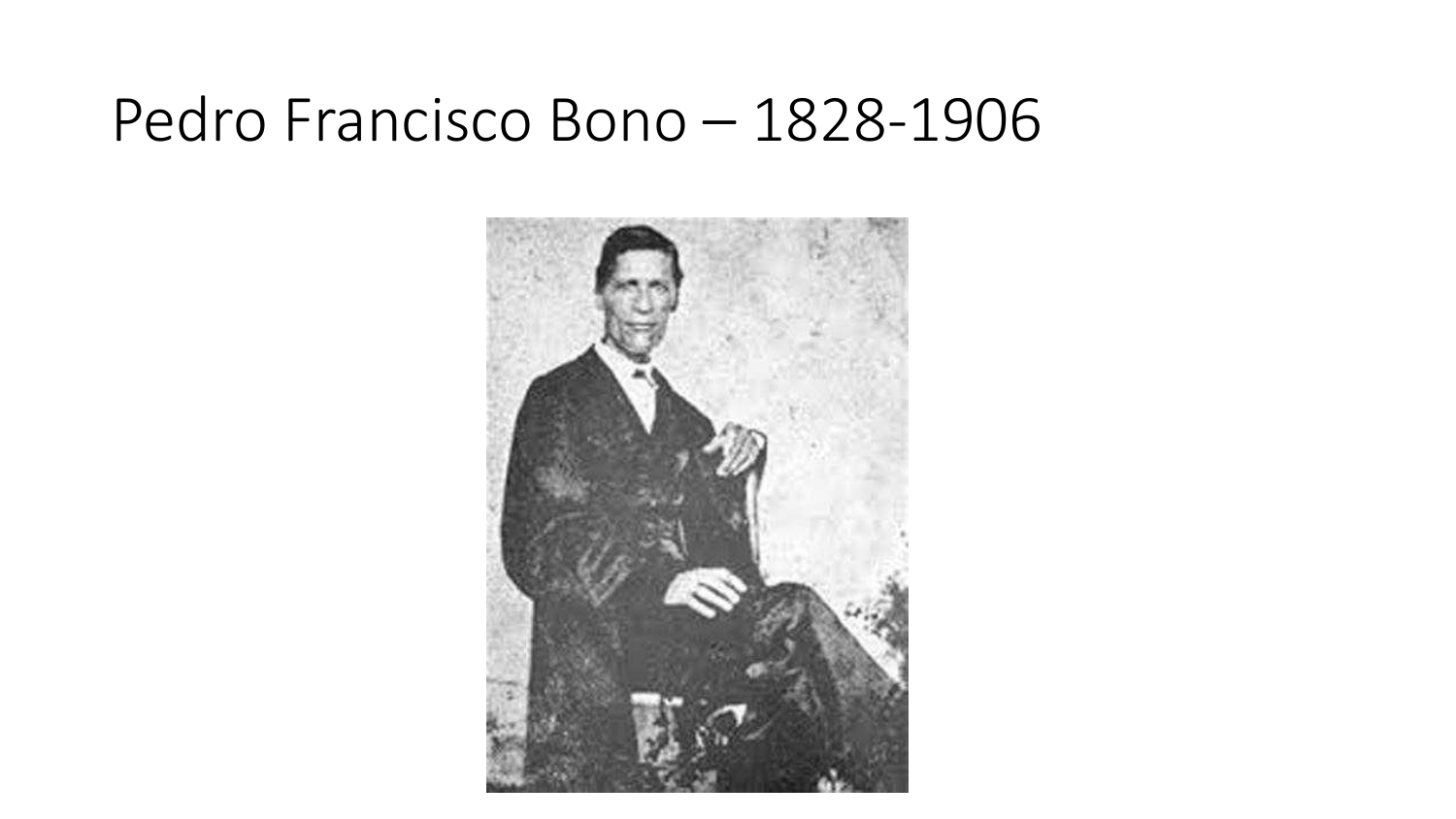## *El Montero* – 1850s – Latin American "Costumbrismo"



"The water carrier" (1850s). Peruvian artist, Francisco Fierro





Marc Ferrez, 1882 photograph of Bahian Woman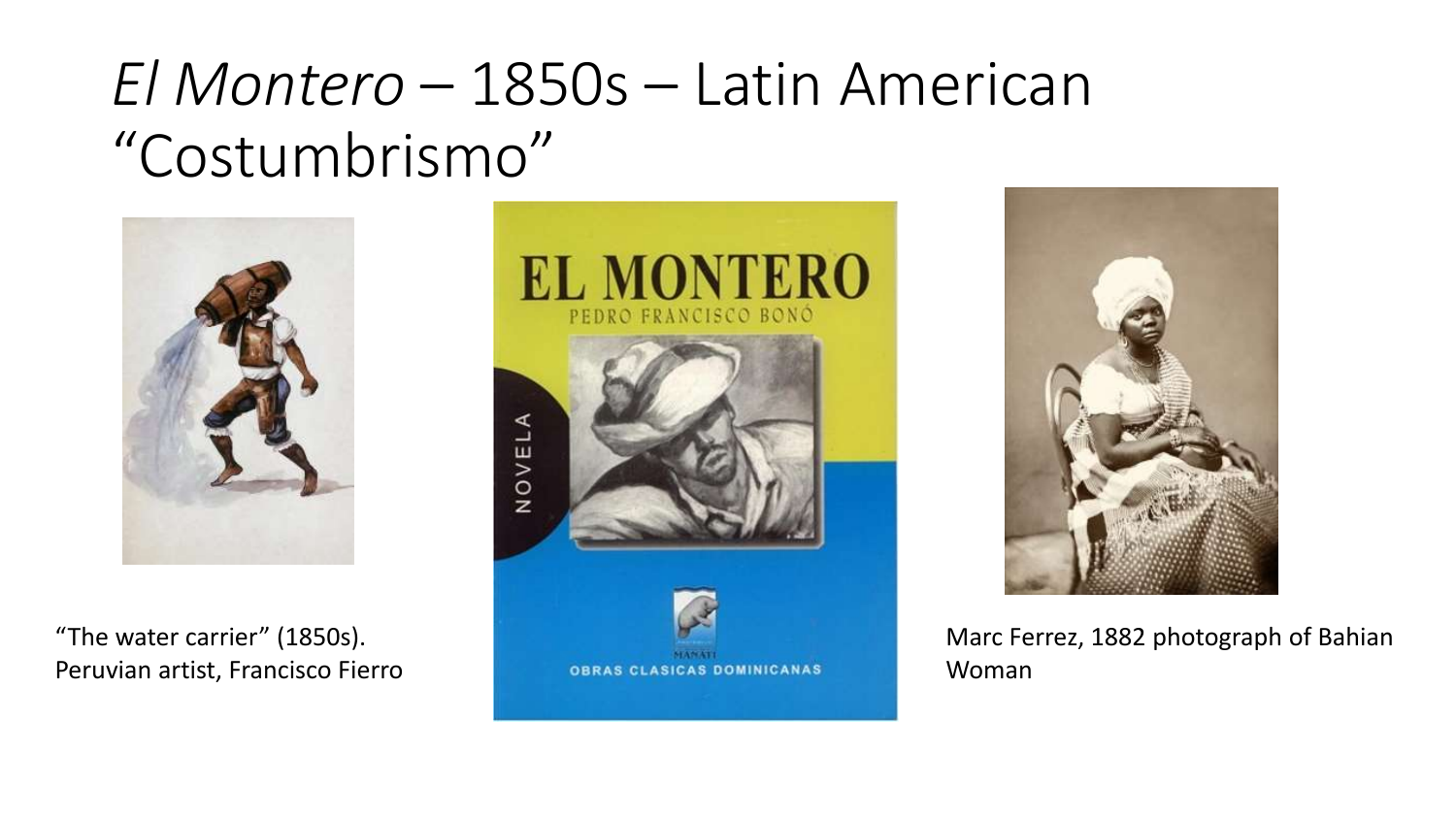## Colonial Santo Domingo and "Reconstituted Peasants" – 1500s-1790s

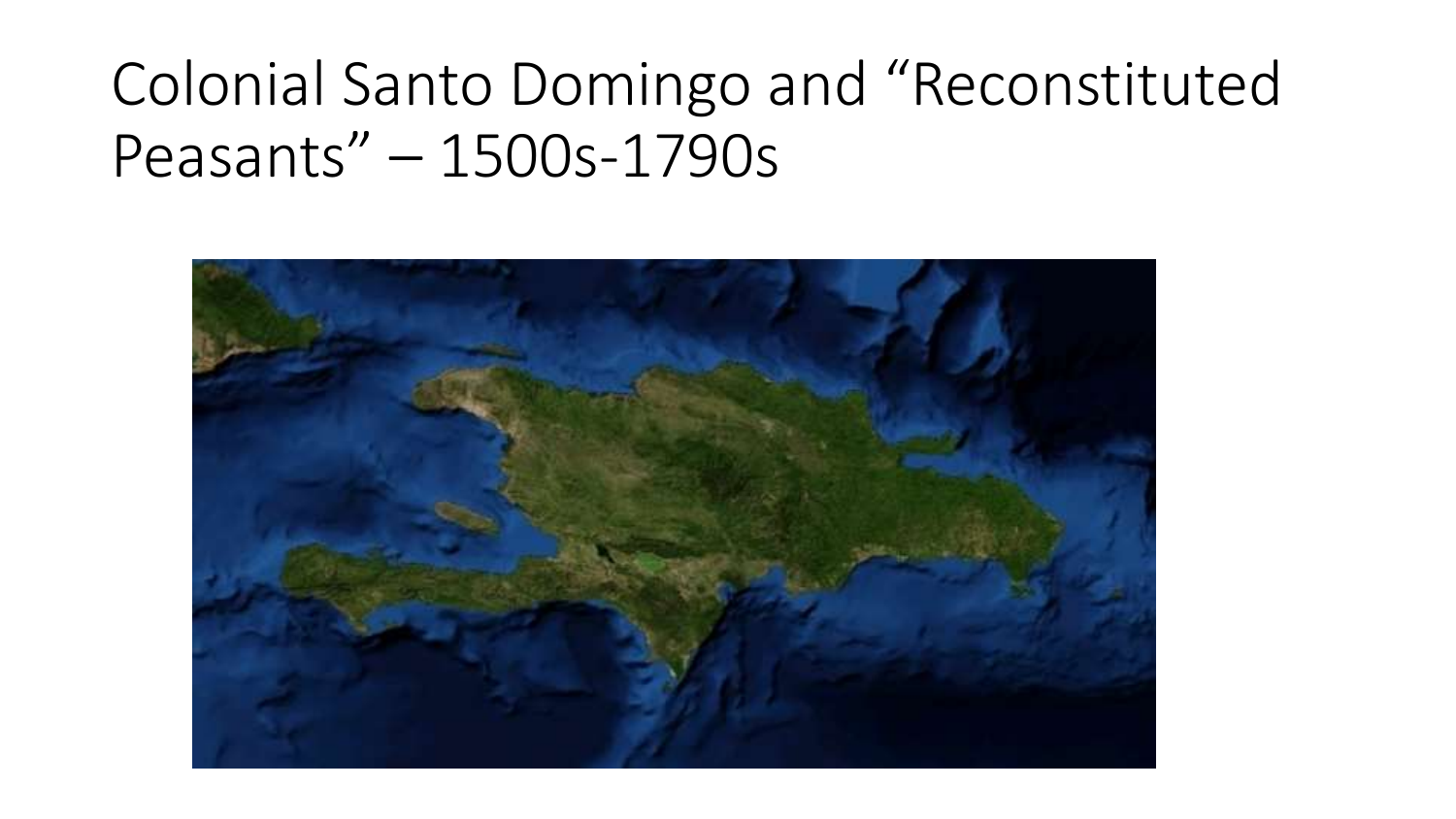### Caribbean Basin

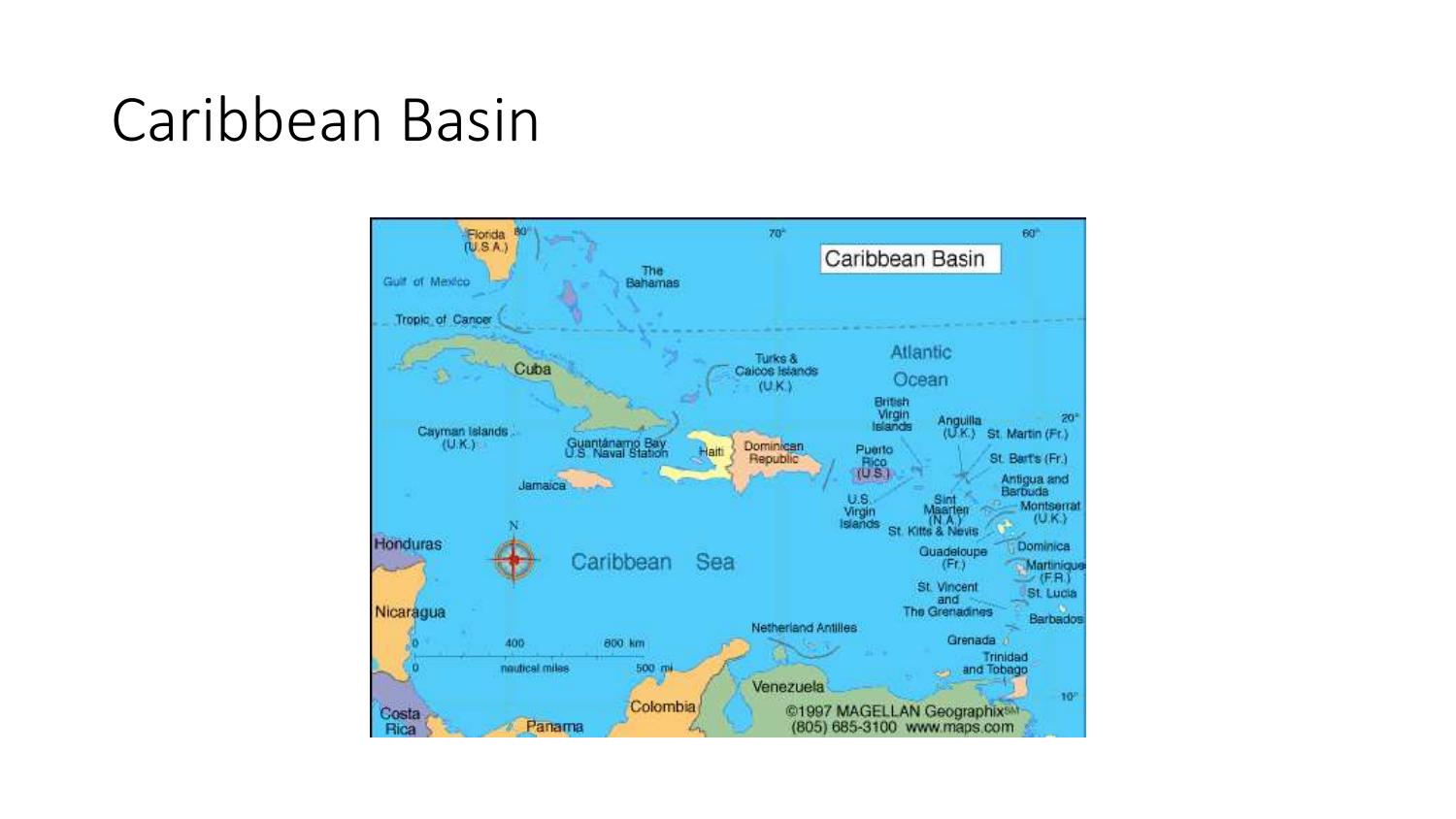### Democratic Tobacco vs. Oligarchic Sugar

• "He [Tobacco] has been, is and will be the true father of the nation, for those that observe him in his economic effects, civil and political. He is the basis of our infant democracy for the equilibrium in which it maintains the fortunes of all individuals, and from there comes to be the most serious barrier of possible oligarchies; he was and is the most firm support of our autonomy and he is, finally, who maintains the economy of the republic for the interchanges that he realizes and the industries that he promotes and needs … tobacco today for the *Cibao* directly and the republic indirectly, is the crop that should be favored given its beneficial contact with all criollo industries…. It activates the division of labor by a permanent demand of various services offered by the working classes". (Pedro Francisco Bono)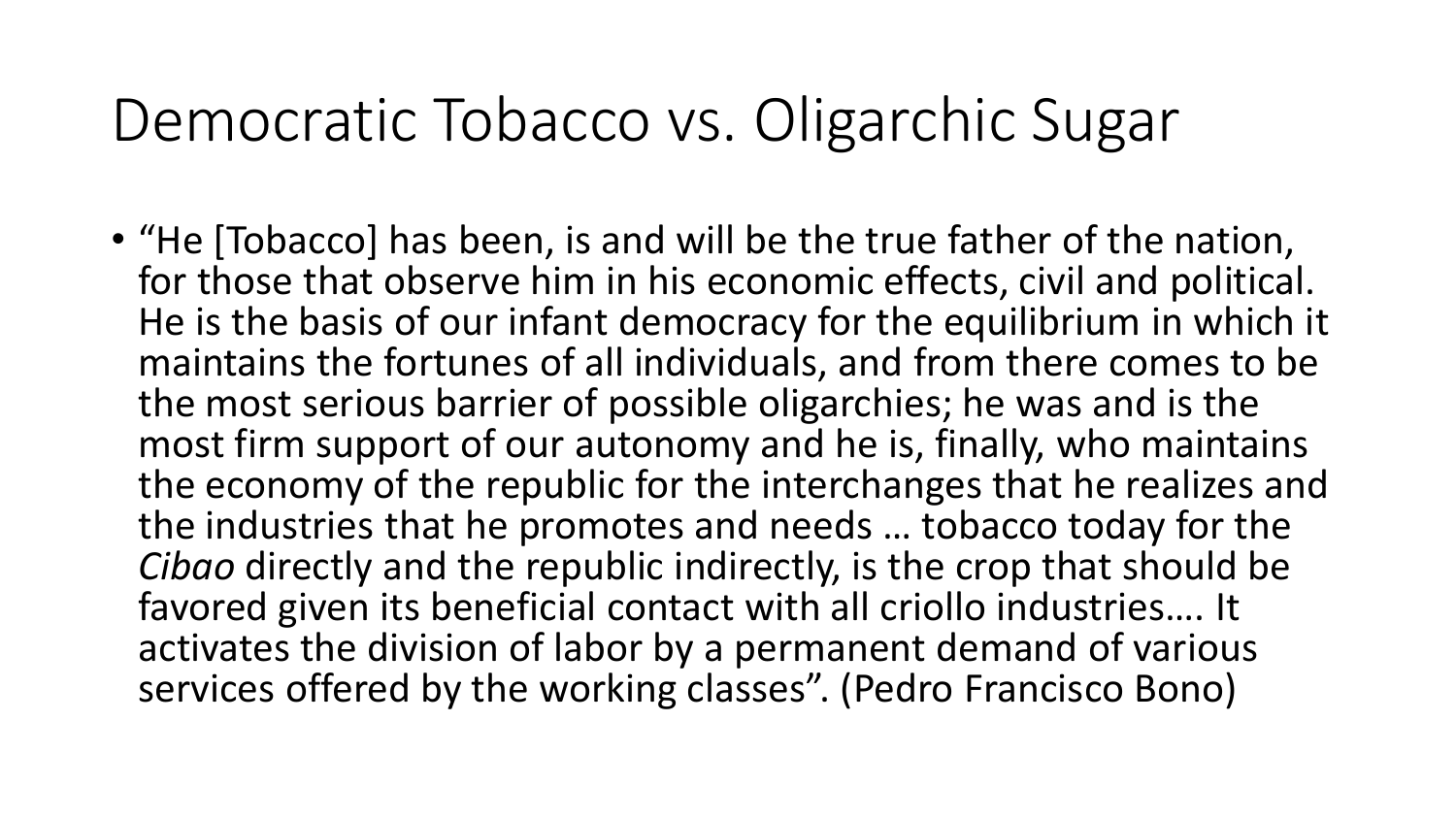## Bono's letter to new General/President Luperon (1880s)

• "That foreign capitalists come here and establish four to six sugar mills on top of fertile lands that were given almost freely or very cheaply on the shores of the sea or on navigable rivers – bravo – that they introduce the machinery, housing, and transportation without paying a cent – bravo, bravo – that the masters see themselves surrounded by a population that before were owners of the land and are now their serfs, that this same population who not only have been converted into serfs, also have to defend the farms with guns that they have to purchase at their own expense – and let the bravos continue. Well, general, defend the peasant worker - who are the real nation. Since I live in a very isolated area of the country I have savage opinions, but general, the more I see the government protect the sugar industry, the poorer I see the blacks of *Sabana Grande* and *Monte Adentro*, and if this continues, all of the small farmers that have been citizens until today will become peons and serfs, and Santo Domingo will become a mini Cuba, Puerto Rico or Louisiana. But the issue goes far beyond current demands and it is inappropriate for a letter of congratulation."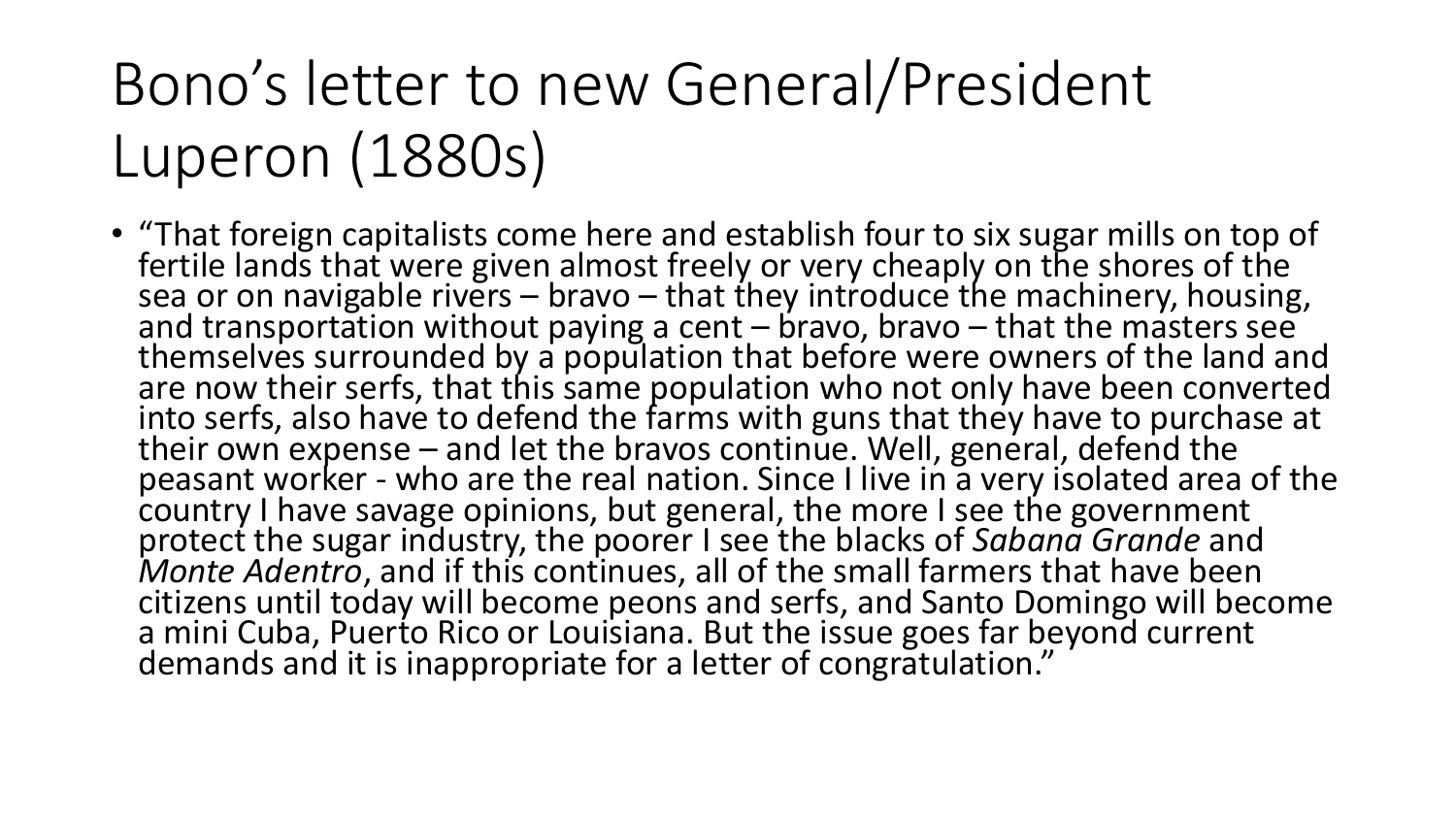## Haiti/DR Independence and state-formation, 1791-1865

- 1500s-1790s Colonial Period
- 1791-1822 Revolutionary period
- 1822-1844 Haitian Unification Period
- 1844-1863 First Republic
- 1863-1865 War of Restoration
- 1880s-1916 Sugar Modernity, Economic Liberalism, Positivism and "Order and Progress."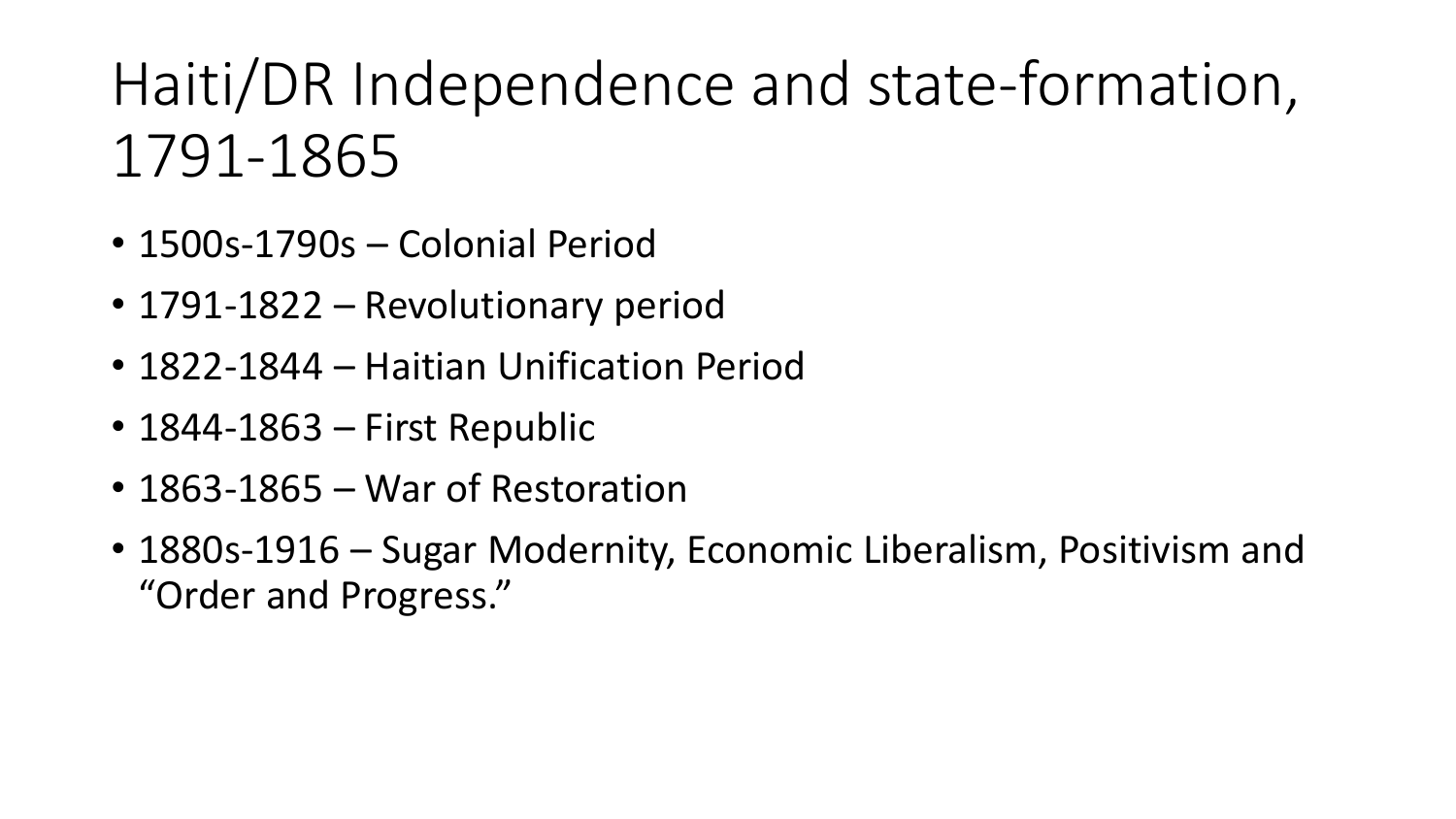## Order, Progress, Imperialism

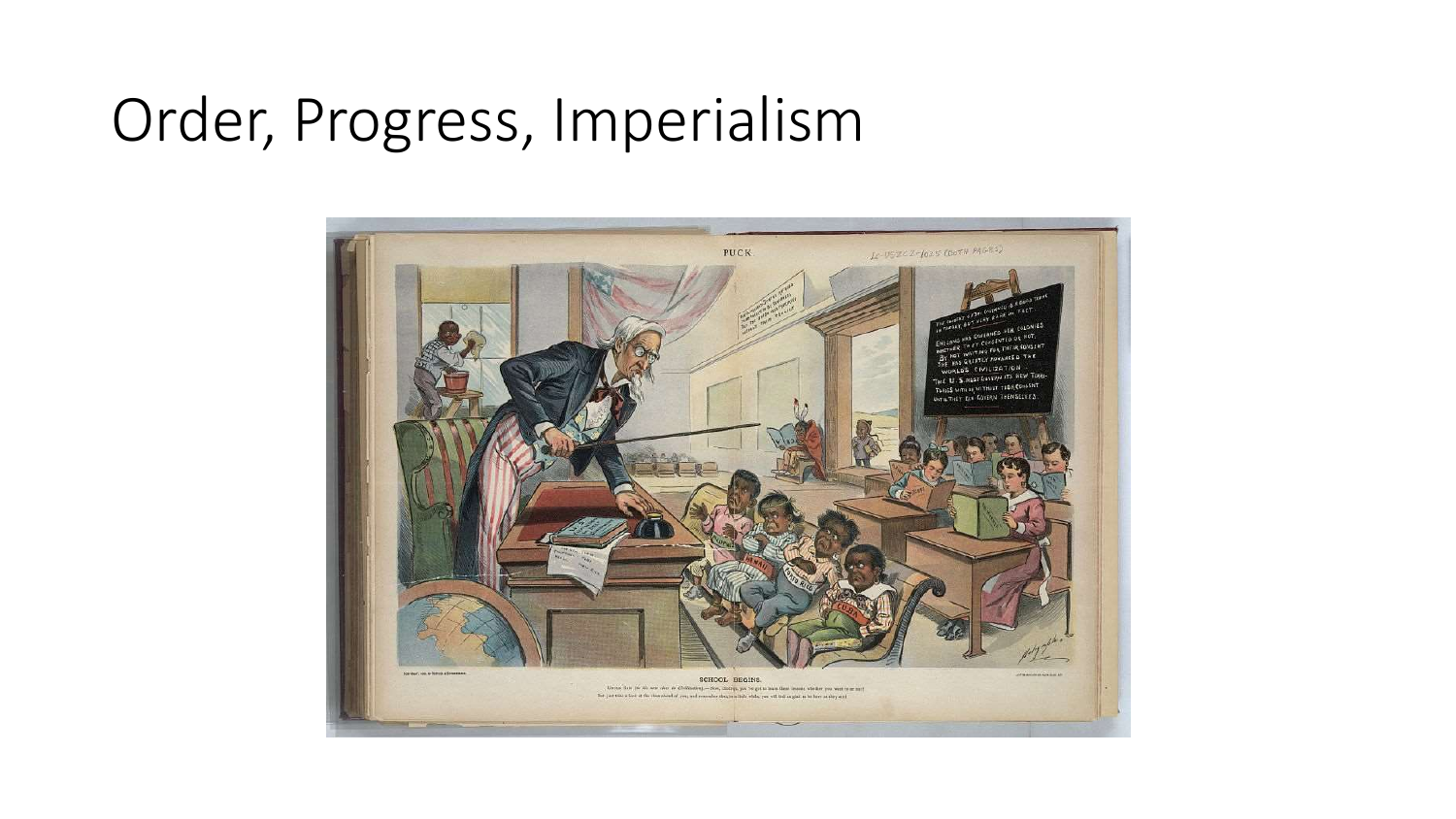## Fernando Ortiz, *"*transculturation", and *Cuban Counterpoint* (1940)





THE fascinating story of how two of the world's most important<br>crops have shaped Cuban society, economics, politics, and folklore-by Cuba's foremost humanitarian scholar

#### **FERNANDO ORTIZ**

Introduction by **BRONISLAW MALINOWSKI** 

Prelogue by **HERMINIO PORTELL VILA** 



EDITED BY MAURICIO A. FONT AND ALFONSO W. QUIROZ





THE LEGACY OF FERNANDO ORTIZ